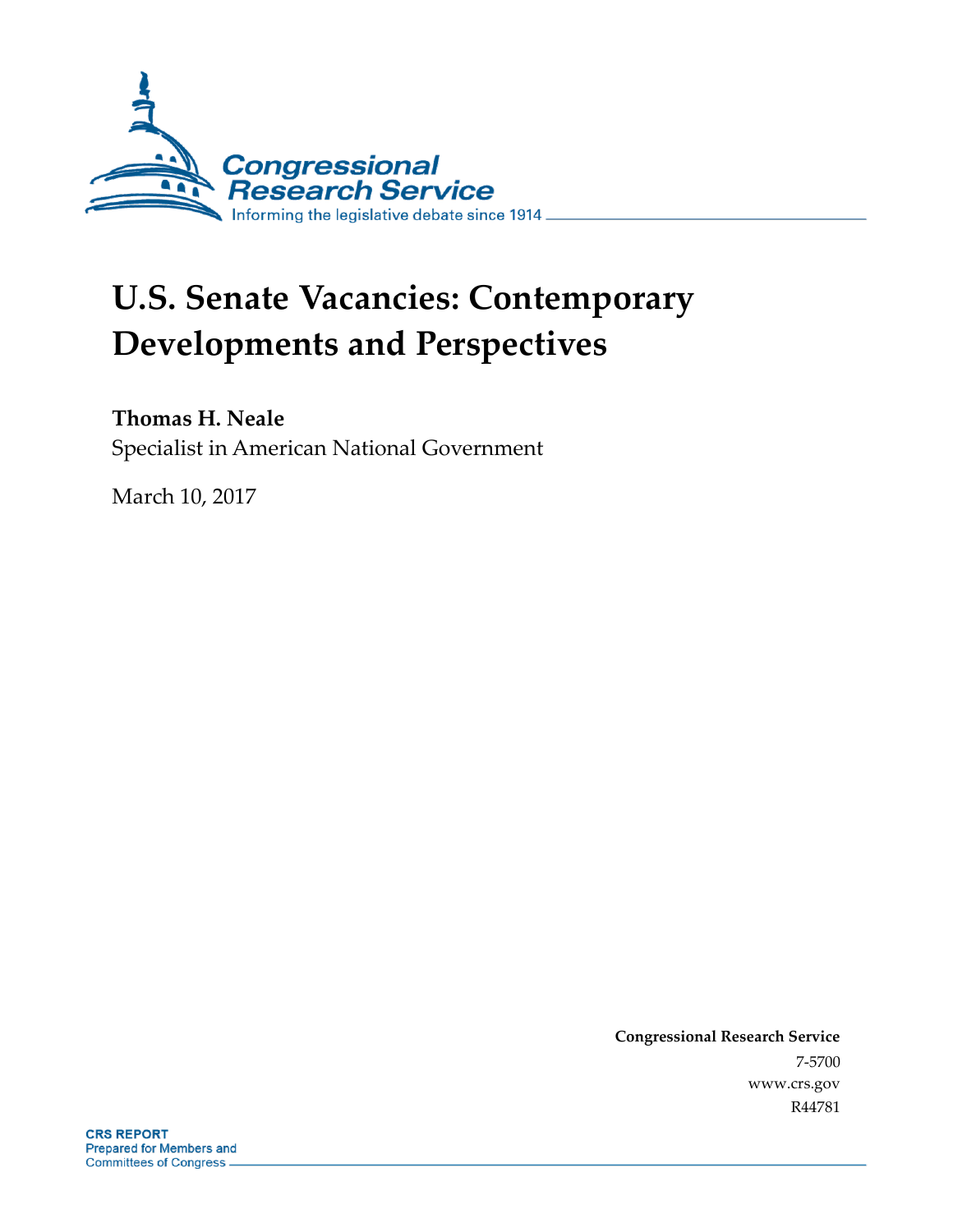## **Summary**

United States Senators serve a term of six years. Vacancies occur when an incumbent Senator leaves office prematurely for any reason; they may be caused by death or resignation of the incumbent, by expulsion or declination (refusal to serve), or by refusal of the Senate to seat a Senator-elect or -designate.

Aside from the death or resignation of individual Senators, Senate vacancies often occur in connection with a change in presidential administrations, if an incumbent Senator is elected to executive office, or if a newly elected or reelected President nominates an incumbent Senator or Senators to serve in some executive branch position. The election of 2008 was noteworthy in that it led to four Senate vacancies as two Senators, Barack H. Obama of Illinois and Joseph R. Biden of Delaware, were elected President and Vice President, and two additional Senators, Hillary R. Clinton of New York and Ken Salazar of Colorado, were appointed Secretaries of State and the Interior, respectively.

One Senate vacancy occurred in connection with the 2016 presidential election, when Senator Jeff Sessions of Alabama resigned from the Senate on February 8, 2017, to accept the position of Attorney General of the United States. On February 9, Alabama Governor Robert Bentley appointed state Attorney General Luther Strange III to fill the vacancy. Senator Strange, who was sworn in the same day, will hold office until a special election is held to fill the seat for the balance of the current term, which expires in 2020.

The use of temporary appointments to fill Senate vacancies is an original provision of the U.S. Constitution, found in Article I, Section 3, clause 2. The current constitutional authority for temporary appointments to fill Senate vacancies derives from the Seventeenth Amendment, which provides for direct popular election of Senators, replacing election by state legislatures. It specifically directs state governors to "issue writs of election to fill such vacancies: *Provided*, that the legislature of any state may empower the executive thereof to make temporary appointment until the people fill the vacancies by election as the legislature may direct." Since ratification of the Seventeenth Amendment in 1913, the Senate records currently identify 195 appointments to fill vacancies in the office of U.S. Senator.

During this period, since ratification of the Seventeenth Amendment, most states have authorized their governors to fill Senate vacancies by temporary appointments. At present, in 35 states, these appointees serve until the next general election, when a permanent successor is elected to serve the balance of the term, or until the end of the term, whichever comes first. Ten states authorize gubernatorial appointment, but require an ad hoc special election to be called to fill the vacancy, which is usually conducted on an accelerated schedule, to minimize the length of time the seat is vacant. The remaining five states do not authorize their governors to fill a Senate vacancy by appointment. In these states, the vacancy must be filled by a special election, here again, usually conducted on an accelerated schedule. In one notable detail concerning the appointment process, four states require their governors to fill Senate vacancies with an appointee who is of the same political party as the prior incumbent.

Following the emergence of controversies in connection with the Senate vacancy created by the resignation of Senator Barack Obama in 2008, several states eliminated or restricted their governors' authority to fill Senate vacancies by appointment, while both legislation and a constitutional amendment that would have required all Senate vacancies to be filled by special election were introduced in the 111<sup>th</sup> Congress. None of these measures reached the floor of either chamber, however, and no comparable measures have been introduced since that time.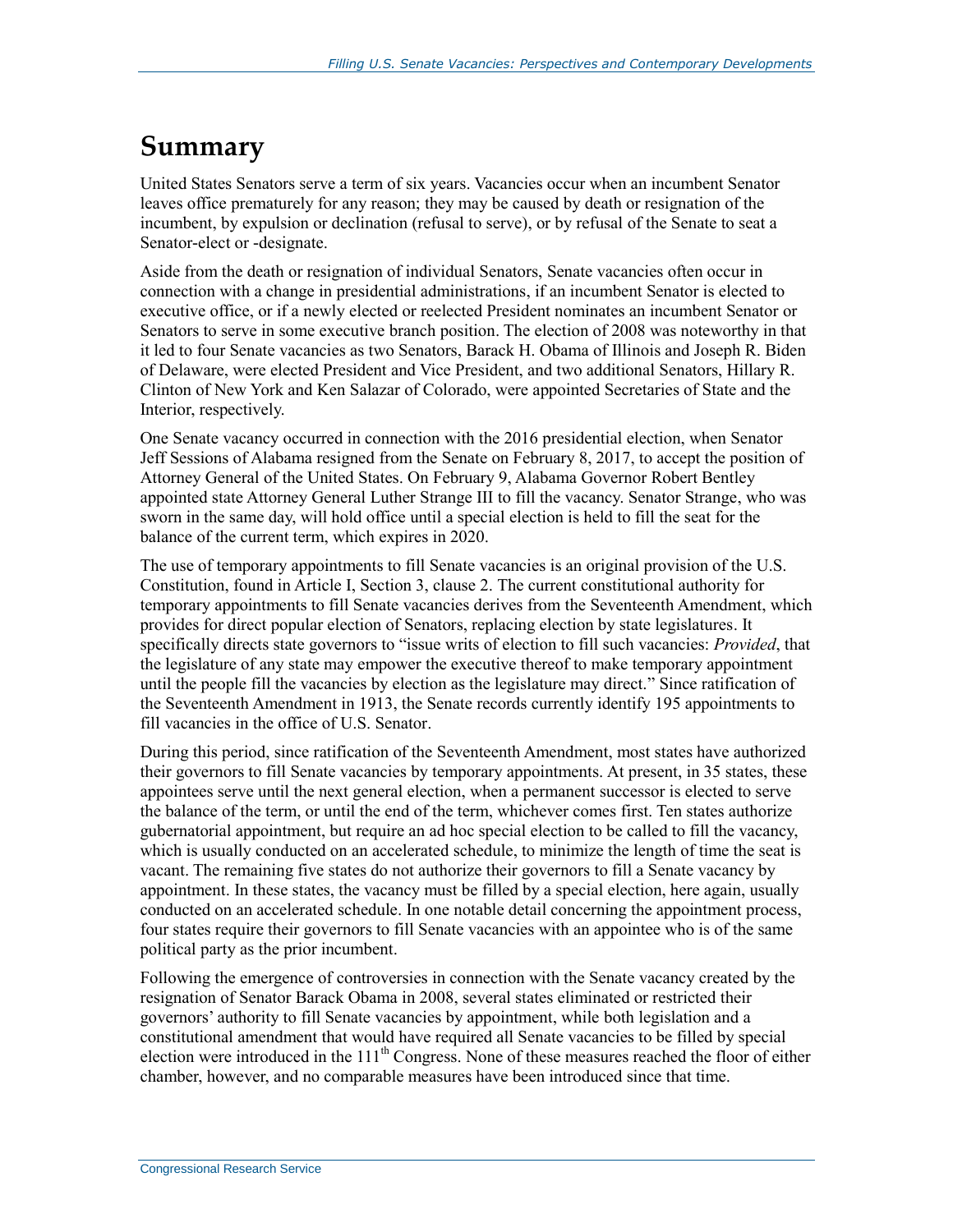## **Contents**

| Proposals to Require That Senate Vacancies Be Filled by Election Only—2009-2011  13 |  |
|-------------------------------------------------------------------------------------|--|
|                                                                                     |  |
|                                                                                     |  |
|                                                                                     |  |
|                                                                                     |  |
|                                                                                     |  |

### **Contacts**

|--|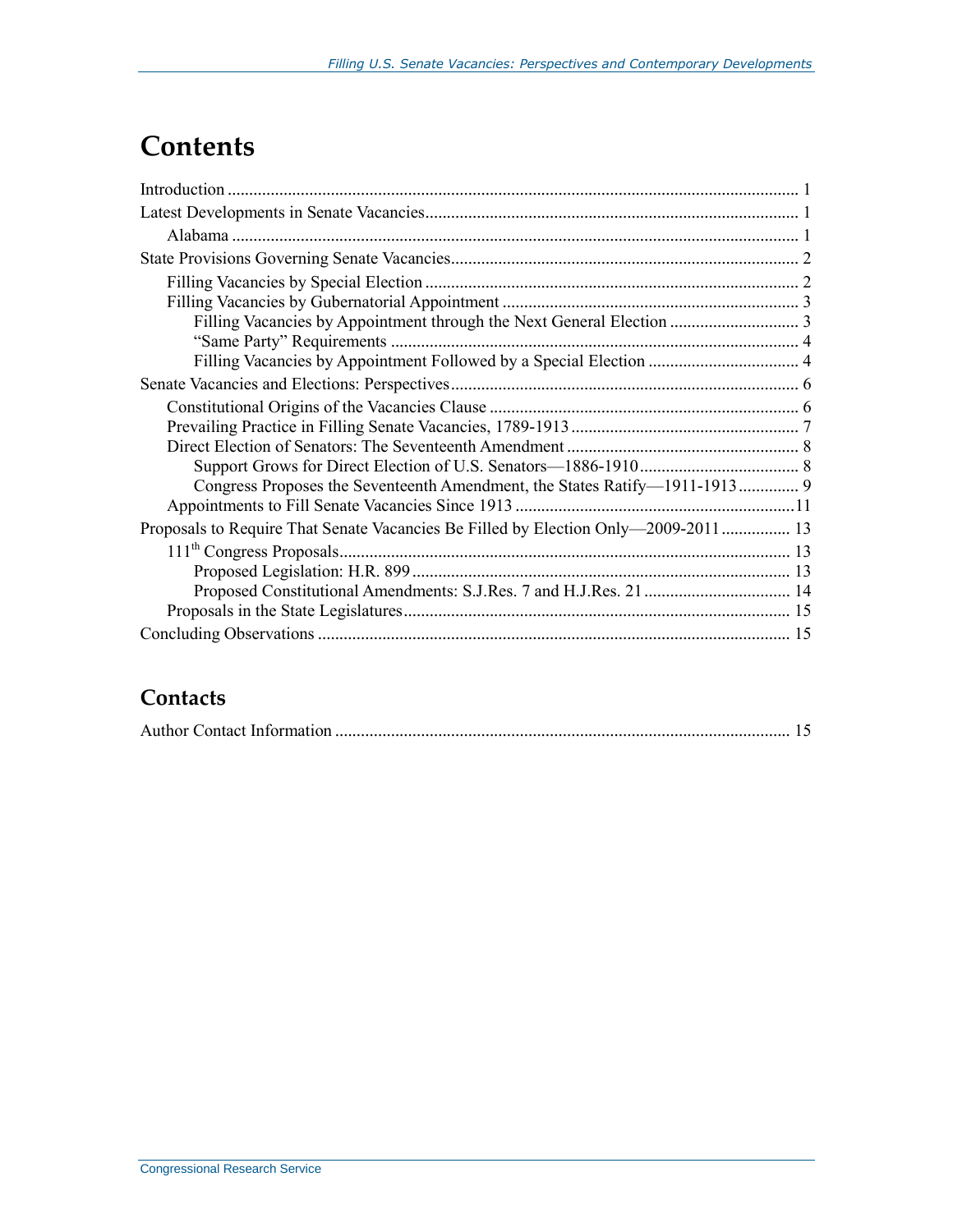## **Introduction**

Throughout the nation's history, the governors of the states have filled most Senate vacancies by the appointment of interim or temporary Senators whose terms continued until a special election could be held. Between 1789 and 1913, the Constitution's original provisions empowered governors to "make temporary Appointments until the next Meeting of the [state] Legislature, which shall then fill such Vacancies."<sup>1</sup> With the 1913 ratification of the Seventeenth Amendment, which provided for popular election of the Senate, the states acquired the option of filling Senate vacancies either by election or by temporary gubernatorial appointment:

When vacancies happen in the representation of any State in the Senate, the executive authority of such State shall issue writs of election to fill such vacancies: *Provided,* That the legislature of any State may empower the executive thereof to make temporary appointments until the people fill the vacancies by election as the legislature may direct.<sup>2</sup>

Gubernatorial appointment to fill Senate vacancies has remained the prevailing practice from 1913 until the present day, with the executives of 45 states possessing some form of appointment authority, provided the candidate meets constitutional requirements. Of Senate appointments that have occurred since 1913, the vast majority have been filled by temporary appointments, and the practice appears to have aroused little controversy during that 96-year period.

Aside from the death or resignation of individual Senators, vacancies may also occur when a newly elected administration is inaugurated. During the presidential transition following an election, incumbent Senators may resign to accept appointments to executive branch positions or to assume the office of President or Vice President.

In 2008-2009, for instance, four vacancies were created following the presidential election: two in connection with the election of Senators Barack H. Obama and Joseph R. Biden as President and Vice President, and two more when Senator Hillary Rodham Clinton was nominated to be Secretary of State and Senator Kenneth L. Salazar of Colorado was nominated to be Secretary of the Interior. This report discusses the latest developments in vacancies in the Senate; identifies state provisions to appoint or elect Senators to fill vacancies; and reviews the constitutional origins of the appointments provision and its incorporation in the Seventeenth Amendment.

## **Latest Developments in Senate Vacancies**

### **Alabama**

One Senate vacancy has been generated to date in connection with the 2016 election of Donald J. Trump as President. On January 20, 2017, the President nominated Alabama Senator Jeff Sessions for the office of Attorney General of the United States.<sup>3</sup> Senator Sessions was confirmed by the Senate on February 8, 2017; he resigned from the Senate the same day and was sworn in the following day, February  $9.4$  In accordance with Alabama law,<sup>5</sup> Governor Robert Bentley

 $\overline{a}$ <sup>1</sup> U.S. Constitution, Article I, Section 3, clause 2.

<sup>2</sup> U.S. Constitution, Amendment 17, clause 2.

 $3$  The White House, Office of the Press Secretary, "Nominations Sent to the Senate," January 20, 2017, at https://www.whitehouse.gov/the-press-office/2017/01/20/nominations-sent-senate.

<sup>4</sup> "Jeff Sessions Sworn In as Attorney General, Trump Signs Executive Actions," CBS News, February 9, 2017, at http://www.cbsnews.com/news/jeff-sessions-sworn-in-as-attorney-general-trump-signs-executive-actions/.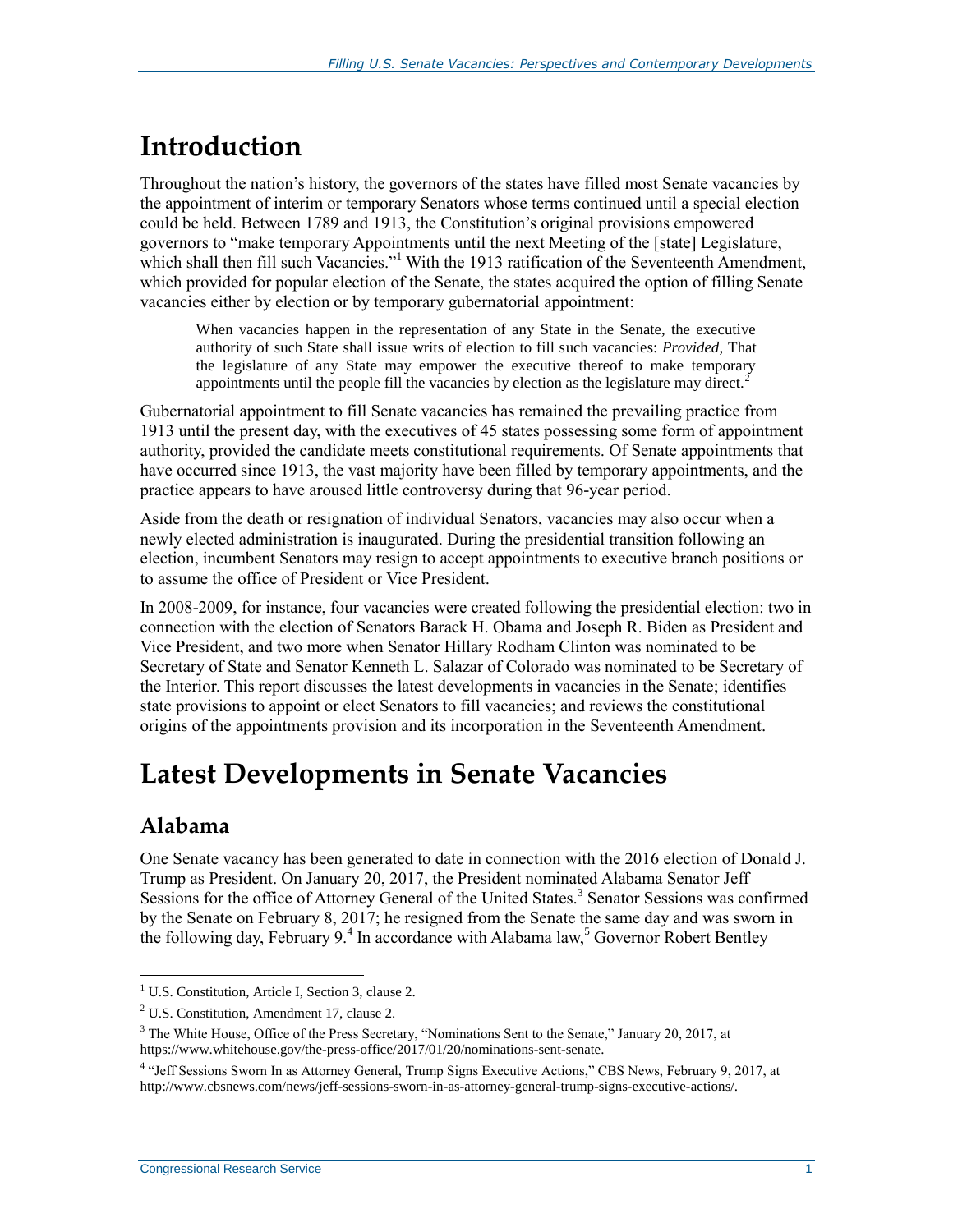announced his appointment of state Attorney General Luther Strange III to fill the vacancy on February 9.<sup>6</sup> Senator Strange, who was sworn in the same day,<sup>7</sup> will serve until a special election which the governor has called for 2018. At that time the vacancy will be filled for the balance of the current term, which expires in  $2020$ .<sup>8</sup>

## **State Provisions Governing Senate Vacancies**

At present, five states require that vacancies can be filled *only* by a special election. The remaining 45 states provide some form of appointment by their governors to fill U.S. Senate vacancies.

### **Filling Vacancies by Special Election**

Five states currently provide that Senate vacancies be filled *only* by special elections; their governors are not empowered to fill a vacancy by appointment.<sup>9</sup> Typically, these states provide for an expedited election process in order to reduce the period during which the seat is vacant:

- North Dakota $10$
- $\bullet$  Oklahoma<sup>11</sup>
- $\bullet$  Oregon<sup>12</sup>
- Rhode Island<sup>13</sup>
- $\bullet$  Wisconsin<sup>14</sup>

<sup>(...</sup>continued)

<sup>5</sup> *Code of Alabama*, §36-9-8, "Proceedings upon occurrence of vacancy in office of United States Senator - Ordering of election for selection of United States Senator - Authorization and procedure generally," at http://alisondb.legislature.state.al.us/alison/codeofalabama/1975/36-9-8.htm.

<sup>6</sup> Office of the Alabama Governor, press release, February 9, 2017, "Governor Bentley Appoints U.S. Senator," at http://governor.alabama.gov/newsroom/2017/02/governor-bentley-appoints-alabama-u-s-senator/.

<sup>7</sup> "Luther Strange Sworn In as Alabama Senator, Replacing Attorney General Jeff Sessions," *Washington Post*, February 9, 2017, at https://www.washingtonpost.com/politics/congress/luther-strange-sworn-in-as-alabama-senatorreplacing-attorney-general-jeff-sessions/2017/02/09/46b0c944-eefb-11e6-a100-fdaaf400369a\_story.html?utm\_term= .057b15ae61e1.

<sup>8</sup> Office of the Alabama Governor, press release, February 9, 2017, "Governor Bentley Appoints U.S. Senator."

<sup>&</sup>lt;sup>9</sup> National Conference of State Legislatures, "Filling Vacancies in the Office of United States Senator," Updated January 13, 2016, at http://www.ncsl.org/research/elections-and-campaigns/vacancies-in-the-united-states-senate.aspx.

<sup>&</sup>lt;sup>10</sup> Ibid., North Dakota: Governor calls special election to be held within 95 days after the vacancy, but if the vacancy occurs within 95 days of the expiration, the seat remains vacant for the balance of the term.

 $11$  Ibid., Oklahoma: Governor calls special primary election to be held within 53 days after the vacancy, a runoff primary 20 days later, and a general election 20 days after the runoff, but if the vacancy occurs after March 1 of an even-numbered year, the vacancy is filled at regular primary and general elections.

<sup>12</sup> *Oregon Revised Statutes*, §188.120, Filling Vacancy in Election or Office of U.S. Representative or Senator," at https://www.oregonlaws.org/ors/188.120. Governor schedules a special election "as soon as practicable."

<sup>&</sup>lt;sup>13</sup> National Conference of State Legislatures, "Filling Vacancies in the Office of United States Senator," Rhode Island: Governor schedules a special election at "as early a date as is in compliance with the provisions of law." If a vacancy occurs between July 1 and October 1 of an even-numbered year, the special election is held concurrently with the regularly scheduled general election held that year.

 $14$  Wisconsin: the Governor orders a special election to be held between 62 and 77 days following the order. A vacancy that occurs between the second Tuesday in April and the second Tuesday in May in the year of the general election is filled at the regular primary and general election. *Wisconsin Statutes*, ch. 8, §50, at http://docs.legis.wisconsin.gov/ (continued...)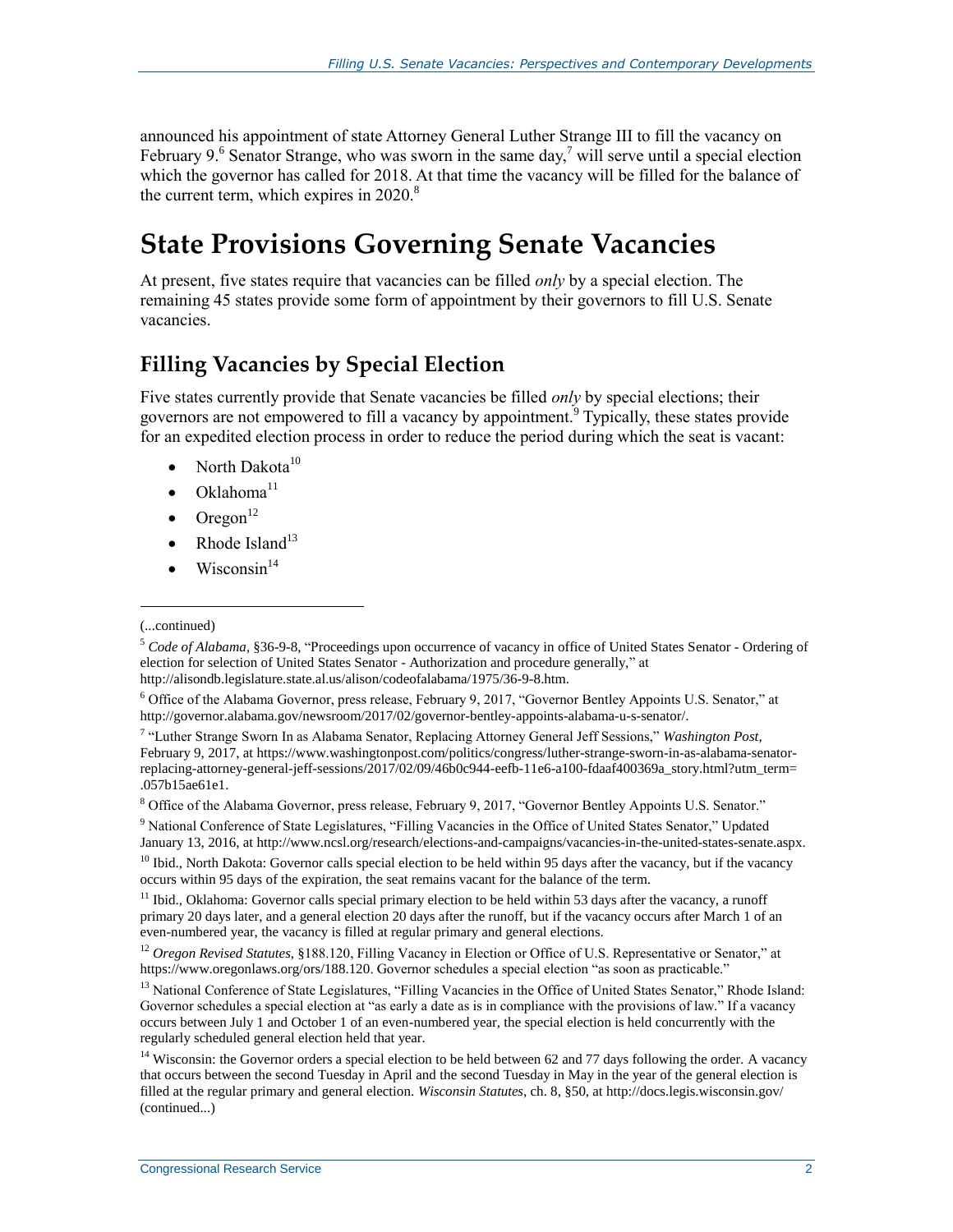### **Filling Vacancies by Gubernatorial Appointment**

As noted previously, 45 states authorize their governors to fill Senate vacancies by appointment. The most widespread practice is for governors to appoint temporary Senators who hold the seat until the next statewide general election, at which time a special election is held to fill the seat for the balance of the term. The National Conference of State Legislatures identifies two variations within this larger category:

- 35 states that provide for gubernatorial appointments to fill Senate vacancies, with the appointed Senator serving the balance of the term or until the next statewide general election; and
- 10 states that provide for gubernatorial appointments, but also require a special election on an accelerated schedule, often within a relatively short period after the vacancy occurs.

In addition, within the first sub-category, four states also identified below require that the Senator appointed by the governor be a member of the same political party as the prior incumbent.

#### **Filling Vacancies by Appointment Through the Next General Election**

The 35 states listed below authorize their governors to fill Senate vacancies by appointment, with the temporary Senator serving the balance of the term or through the next statewide general election. General elections are scheduled with relative frequency throughout the states. They are held in every state at least once in every even-numbered year, for Representatives in Congress, Senators, if applicable, and, quadrennially, for the President and Vice President, as well as for a broad range of state officials, including governors, legislators, and other state and local elected officials. In addition, a number of states schedule statewide elections for local elected officials for odd-numbered years. In several states—Hawaii, Minnesota, New Jersey, New York, and Virginia—if a Senate vacancy occurs in close proximity to a regularly scheduled statewide primary or general election, the appointed Senator serves until the *following* statewide election.<sup>15</sup>

| Arizona         | Indiana         | Montana        | Pennsylvania   |
|-----------------|-----------------|----------------|----------------|
| California      | Iowa            | Nebraska       | South Carolina |
| Colorado        | Kansas          | <b>Nevada</b>  | South Dakota   |
| Delaware        | Kentucky        | New Hampshire  | Tennessee      |
| Florida         | Maine           | New Jersey     | Utah           |
| Georgia         | Maryland        | New Mexico     | Virginia       |
| Hawaii          | Michigan        | New York       | West Virginia  |
| Idaho           | Minnesota       | North Carolina | Wyoming        |
| <b>Illinois</b> | <b>Missouri</b> | Ohio           |                |

(...continued)

statutes/statutes/8/50.

<sup>&</sup>lt;sup>15</sup> National Conference of State Legislatures, "Filling Vacancies in the Office of United States Senator," Updated January 13, 2016.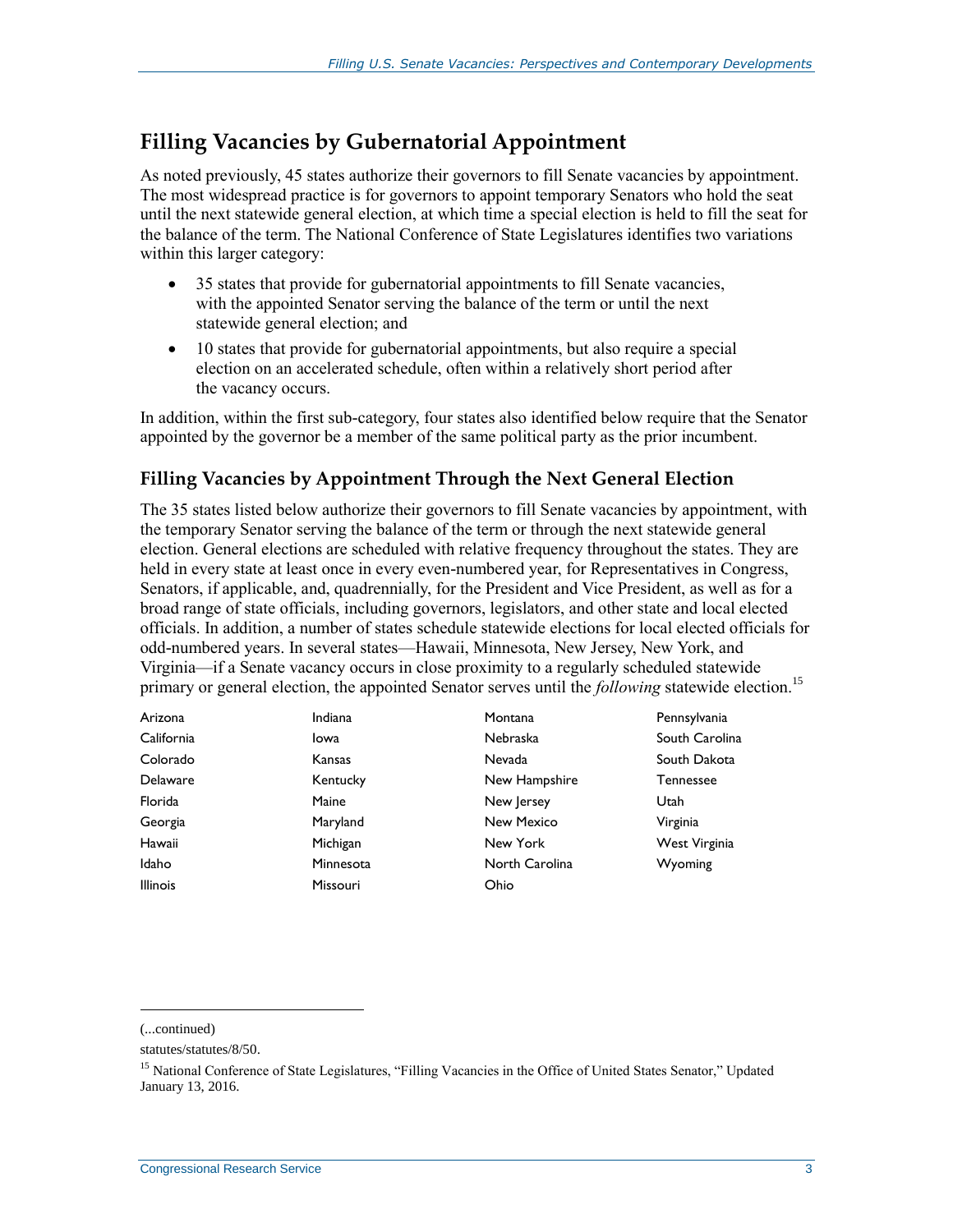#### **"Same Party" Requirements**

Four of the states listed above that authorize their governors to fill vacancies by appointment also place political party-related restrictions on that power. These provisions are intended to ensure that the appointing governors respect the results of the previous election by selecting a temporary replacement who will either be of the same political party as the prior incumbent, or who has been endorsed or "nominated" by the prior incumbent's party apparatus.

- **Arizona** requires the governor to appoint a replacement Senator from the same party as the previous incumbent.<sup>16</sup>
- **Hawaii** requires the governor to select a candidate from a list of three prospective appointees submitted by the political party of the previous incumbent.<sup>17</sup>
- **Utah** requires the governor to appoint a replacement Senator from the same party as the previous incumbent. $18$
- **Wyoming** requires the governor to appoint a replacement Senator from the same party as the previous incumbent.<sup>19</sup>

Some commentators have questioned these "same party" requirements on the grounds that they attempt to add extra qualifications to Senate membership, beyond the constitutional requirements of age, citizenship, and residence.<sup>20</sup>

#### **Filling Vacancies by Appointment Followed by a Special Election**

In contrast with the states listed previously which provide that appointed Senators serve through the next general election or the end of the term, 10 states authorize their governors to fill Senate vacancies by appointment, but require a special election, usually scheduled within a few months, to fill the seat permanently. In these states, the appointed Senator generally serves only until the election results for a successor are certified. The following state requirements do not include information on nomination procedures.

 **Alabama** authorizes the governor to fill a Senate vacancy by appointment. The Code of Alabama also requires the governor to order a special election if the vacancy occurs more than four months before a general election. If it occurs between two and four months before the general election, it is filled at that election, but if it occurs within 60 days of a general election, the governor shall schedule a special election to be held "on the first Tuesday after the lapse of 60 days from and after the day on which the vacancy is known to the governor.<sup> $21$ </sup>

<sup>16</sup> *Arizona Revised Statutes*, Article 16-222, 5C, at http://www.azleg.state.az.us/FormatDocument.asp?inDoc=/ars/16/ 00222.htm&Title=16&DocType=ARS.

<sup>17</sup> *Hawaii Revised Statutes*, ss. 17-1, at http://www.capitol.hawaii.gov/hrscurrent/Vol01\_Ch0001-0042F/HRS0017/ HRS\_0017-0001.htm.

<sup>18</sup> *Utah Code Annotated*, Title 20-A-1-502, at http://le.utah.gov/~code/TITLE20A/htm/20A01\_050200.htm.

<sup>19</sup> *Wyoming Statutes*, Title 22-18-111, at http://legisweb.state.wy.us/statutes/statutes.aspx?file=titles/Title22/ Title22.htm.

<sup>&</sup>lt;sup>20</sup> Vikram David Amar, "Are Statutes Constraining Gubernatorial Power to Make Senate Appointments Constitutional Under the Seventeenth Amendment?" *Hastings Law Quarterly*, vol. 35, number 4, summer 2008, pp. 727-760.

<sup>&</sup>lt;sup>21</sup> *Code of Alabama*, §36-9-7, "Proceedings upon occurrence of vacancy in office of United States Senator—Temporary Appointment of Senator," at http://alisondb.legislature.state.al.us/alison/codeofalabama/1975/coatoc.htm; and §36-9-8, "Ordering of election for selection of United States Senator—Authorization and procedure generally," at (continued...)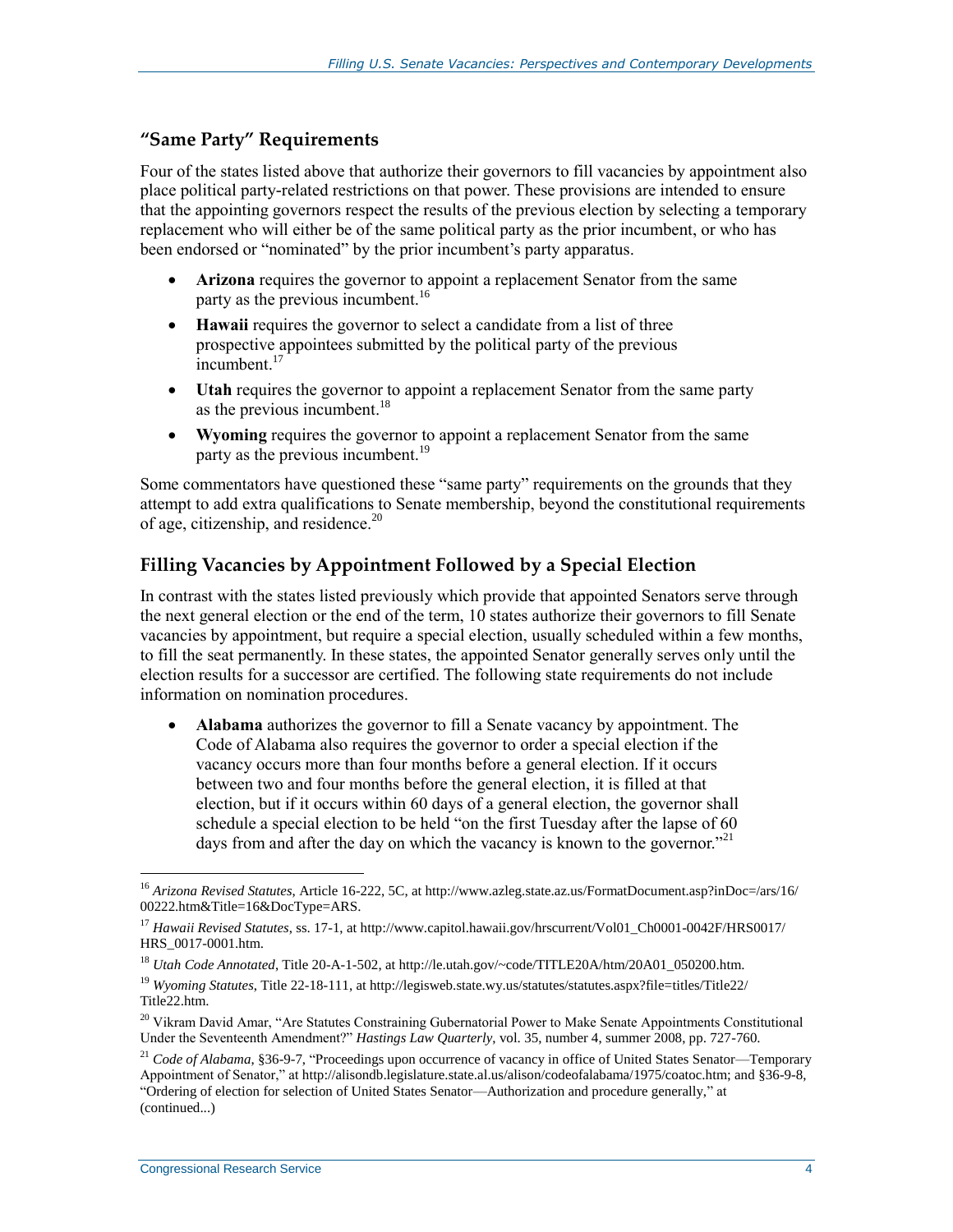- **Alaska** authorizes the governor to fill a Senate vacancy by appointment. Alaska statutes also require the governor to order a special election not less than 60 or more than 90 days after the vacancy. If, however, the vacancy occurs less than 60 days before the primary election in the general election year in which the term expires, no special election is held.<sup>22</sup>
- **Arkansas** authorizes the governor to fill a Senate vacancy by appointment. The state code also requires the governor to order a special election if no statewide election is scheduled within 12 months of the vacancy. In such cases, the governor schedules the special election to be held not more than 120 days after the vacancy occurs.<sup>23</sup>
- **Connecticut** authorizes the governor to fill a Senate vacancy by appointment under limited circumstances. Within 10 days of a vacancy, the governor orders a special election to be held 150 days later, unless the vacancy occurs in close proximity of regular statewide state or municipal elections, in which case the special election is held concurrently with the regular elections. If it occurs after municipal elections during the year the term expires, the governor nominates an appointee to fill the vacancy for the balance of the term, subject to approval by two-thirds of the members of both houses of the legislature. If, however, the vacancy occurs in close proximity of the elections at which the seat would be filled, the seat remains vacant for the balance of the term.<sup>24</sup>
- **Louisiana** authorizes the governor to fill a Senate vacancy by appointment for the balance of the term if it expires in one year or less. Otherwise, the governor orders a special election to be held in conformity with a range of dates provided in state law, but not less than 11 weeks after the election proclamation.<sup>2</sup>
- **Massachusetts** authorizes the governor fill a Senate vacancy by appointment to serve only until a special election has been held. The governor calls a special election to fill a Senate vacancy between 145 and 160 days after the vacancy occurs, unless the vacancy occurs after April 10 of an even-numbered year, in which case the special election is held concurrently with the regularly scheduled statewide election.<sup>26</sup>
- **Mississippi** authorizes the governor to fill a Senate vacancy by appointment until a special election has been held; if less than one year remains on the prior incumbent's term, the appointee serves the balance of the term. If more than one

<sup>(...</sup>continued)

http://alisondb.legislature.state.al.us/alison/codeofalabama/1975/36-9-8.htm.

<sup>&</sup>lt;sup>22</sup> Alaska Statutes, AS 15.40.140, "Condition and Time of Calling a Special Election," at http://touchngo.com/lglcntr/ akstats/Statutes/Title15/Chapter40/Section140.htm.

<sup>23</sup> *Arkansas Code,* ACA §7-8-102, "Filling Senate Vacancies," at http://law.justia.com/codes/arkansas/2014/title-7/ chapter-8/subchapter-1/section-7-8-102/.

<sup>24</sup> *General Statutes of Connecticut*, ch. 146, Elections, §9-211, "United States Senator: Vacancy," at https://www.cga.ct.gov/current/pub/chap\_146.htm#sec\_9-211.

<sup>25</sup> Louisiana Secretary of State, *Excerpts from the Louisiana Code*, "Title 18 of the Louisiana Revised Statutes," RS 18:1278, at http://www.sos.la.gov/ElectionsAndVoting/PublishedDocuments/ PresidentExcerptsFromTheElectionCodeRegardingPresident2016.pdf.

<sup>26</sup> 190th General Court of the Commonwealth of Massachusetts, *Massachusetts General Laws*, Title VIII, ch. 54, §140, "Senators and Representatives in Congress: Vacancies," at https://malegislature.gov/Laws/GeneralLaws/PartI/ TitleVIII/Chapter54/Section140.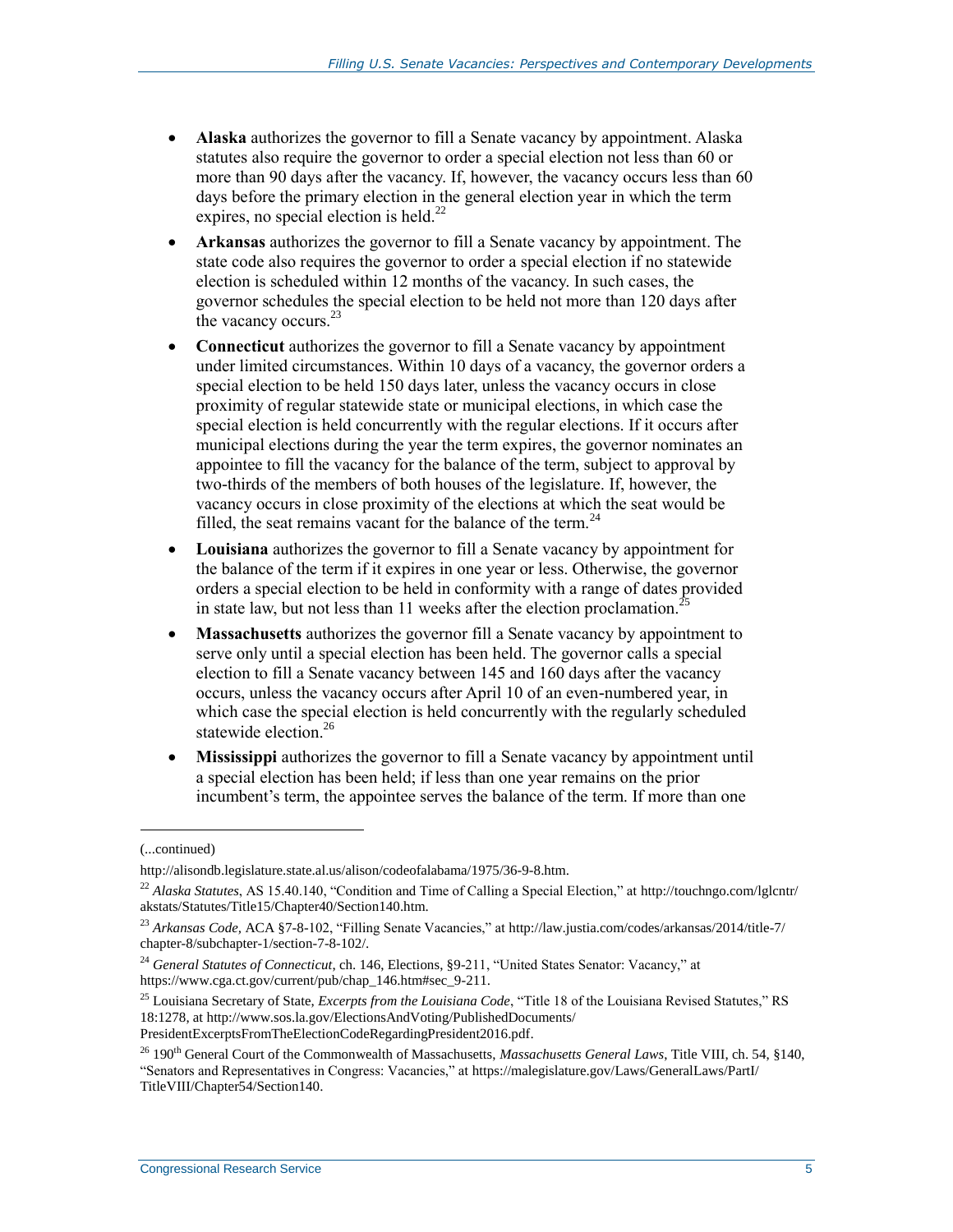year remains on the term, the special election is held within 90 days of the date on which the governor ordered the election, unless the vacancy occurs during a year in which a regular statewide election is scheduled, in which case the vacancy is filled concurrently with the regularly scheduled election.<sup>27</sup>

- **Texas** authorizes the governor to fill a Senate vacancy temporarily by appointment if the vacancy exists or will exist when Congress is in session. If the vacancy occurs in an even-numbered year and 62 or more days before the primary, the vacancy is filled at that year's general election. If the vacancy occurs in an odd-numbered year, or fewer than 62 days before the primary, the governor calls a special election which is scheduled for the first uniform election date falling 36 or more days after it has been ordered.<sup>28</sup>
- **Vermont** authorizes the governor to fill a Senate vacancy by appointment until a successor has been elected. The governor calls a special election, which is held within three months of the vacancy, except if the vacancy occurs within six months of a general election, in which case the special election is held concurrently with the regularly scheduled general election.<sup>29</sup>
- **Washington** authorizes the governor to fill a Senate vacancy by appointment until a successor has been elected. Not more than 10 days after the vacancy occurs, the governor calls a special election to be held not less than 140 days later. If the vacancy occurs less than eight months before a general election, the special election is held concurrently with the regularly scheduled election. If the vacancy occurs after the close of the filing period, a special election is held not more than 90 days following the regularly scheduled general election.<sup>30</sup>

## **Senate Vacancies and Elections: Perspectives**

### **Constitutional Origins of the Vacancies Clause**

The Constitutional Convention of 1787 addressed the question of Senate vacancies not long after it had approved the Great, or Connecticut, Compromise, which settled on equality of state representation in the Senate, and representation according to population in the House of Representatives. On July 24, the delegates appointed five members to serve as the Committee of Detail; the committee was charged with assembling all the points decided by that stage of the deliberations, arranging them, and presenting them to the convention for further refinement and discussion. The committee's report, presented on August 6, proposed that governors would fill Senate vacancies if they occurred when the state legislature was not in session:

Article 5, Section 1. The Senate of the United States shall be chosen by the Legislatures of the several States. Each Legislature shall choose two members. *Vacancies may be* 

<sup>27</sup> Mississippi Secretary of State, *Mississippi Code*, Title 23 Elections, Chapter 15, Election Code Revised, Article 25, Vacancies in Office, §223-25-855. "Elections to Fill Vacancies in Office of U.S. Senator; Interim Appointments by Governor," at https://www.sos.ms.gov/links/elections/home/tab5/ElectionCodeRev020209.pdf.

<sup>28</sup> *Texas Election Code*, Title 12, chapter 204, subchapter A, "Vacancy in Senate," §204.001-005, at http://www.statutes.legis.state.tx.us/Docs/EL/htm/EL.204.htm#A.

<sup>29</sup> *Vermont Election Laws*, Chapter 53, "Vacancies," §2621-2622, at https://www.sec.state.vt.us/media/809598/title-17- 2017.pdf.

<sup>30</sup> *Revised Code of Washington*, Title 29A, "Elections," §29A.038-041, at http://app.leg.wa.gov/RCW/default.aspx? cite=29A.28.041.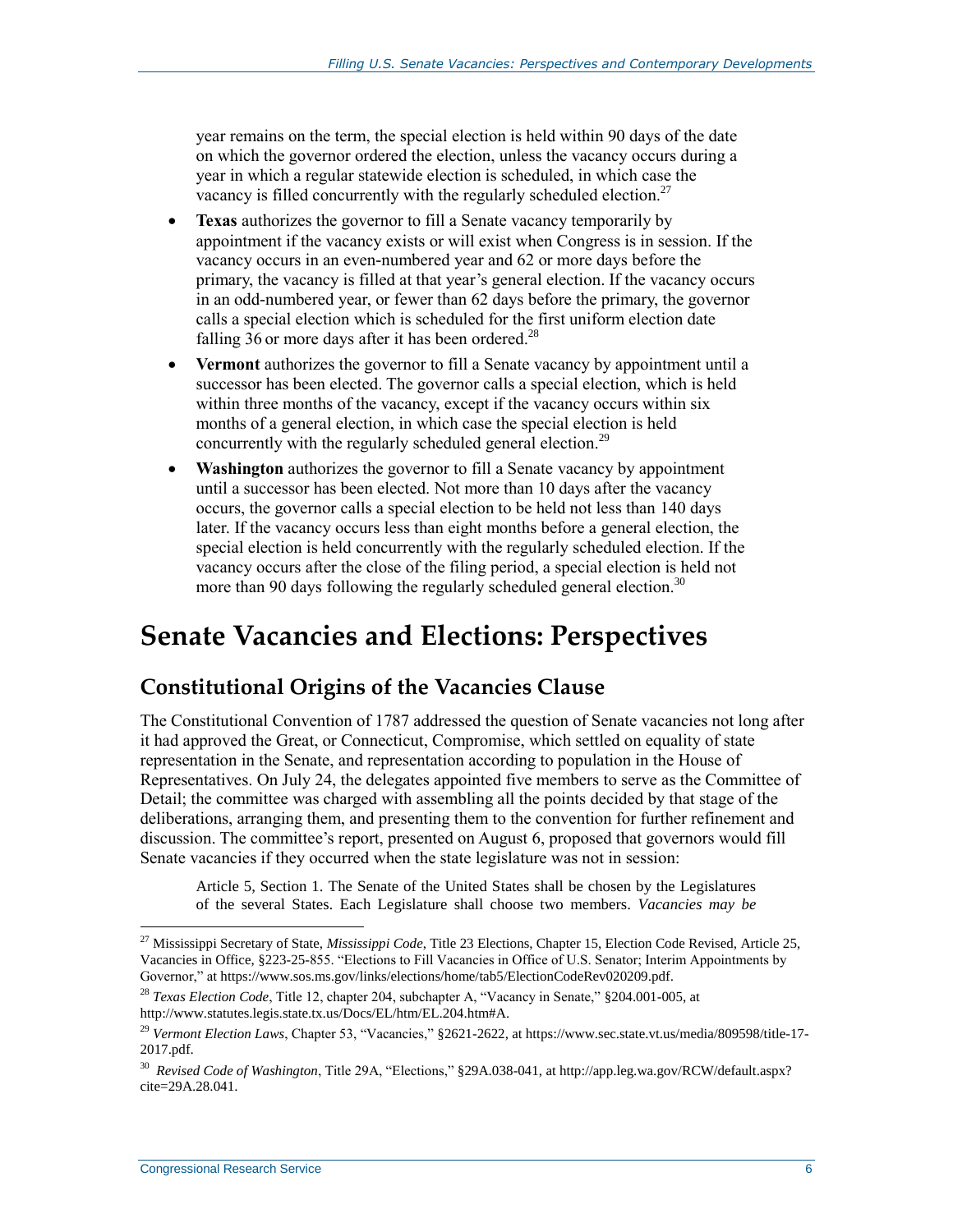*supplied by the Executive until the next meeting of the Legislature* (emphasis added). Each member shall have one vote. $31$ 

On August 9, the delegates turned to Article 5; Edmund Randolph of Virginia, a member of the Committee of Detail, explained that the provision was thought

... necessary to prevent inconvenient chasms in the Senate. In some states the legislatures meet but once a year. As the Senate will have more power and consist of a smaller number than the other house, vacancies there will be of more consequence. The executives might be safely entrusted, he thought, with the appointment for so short a time $^{32}$ 

James Wilson of Pennsylvania countered by asserting that the state legislatures met frequently enough to deal with vacancies, that the measure removed appointment of the Senators another step from popular election, and that it violated separation of powers by giving the executive power to appoint a legislator, no matter how brief the period. Oliver Ellsworth of Connecticut noted that "may" as used in the provision was not necessarily prescriptive, and that "[w]hen the legislative meeting happens to be near, the power will not be exerted."<sup>33</sup> A motion to strike out executive appointment was voted down eight states to one, with one divided.<sup>34</sup> Hugh Williamson of North Carolina then offered an amendment to change the language to read "vacancies shall be supplied by the Executive unless other provision shall be made by the legislature," which was also rejected.<sup>35</sup>

The Committee on Style and Arrangement made minor alterations, and inserted the provision in Article I, Section 3, paragraph (clause) 2 in its September 12 report. The full convention made final changes and approved the provision on September 17, and it was incorporated without debate into the Constitution in the following form:

... and if vacancies happen by Resignation, or otherwise, during the Recess of the Legislature of any State, the Executive thereof may make temporary Appointments until the next Meeting of the Legislature, which shall then fill such Vacancies.<sup>3</sup>

The appointments provision does not appear to have aroused much interest during the debate on ratification. A review of available sources, including *The Federalist* and proceedings of the state conventions that ratified the Constitution, reveals almost no debate on the question.

### **Prevailing Practice in Filling Senate Vacancies, 1789-1913**

For the next 124 years, governors appointed temporary Senators according to the constitutional requirement with only minor controversy. During this long period, 189 Senators were appointed by state governors; 20 of these appointments were contested, but only 8 were "excluded" by the Senate.<sup>37</sup> The primary grounds for these contested appointments appear to have centered on

<sup>31</sup> U.S. Constitutional Convention, *The Debates in the Federal Convention of 1787 Which Framed the Constitution of the United States of America*, reported by James Madison (Westport, CT: Greenwood Press, 1970 (originally published in 1920 by Oxford University Press, New York)), p. 339.

<sup>32</sup> Ibid., p. 363.

<sup>33</sup> Ibid., pp. 343-364.

 $34$  Ibid., p. 364. In favor: PA; opposed: CT, GA, MA, NC, NH, NJ, SC, VA; divided: MD.

<sup>&</sup>lt;sup>35</sup> Ibid. In favor: GA, MD, NC, and SC; opposed: CT, MA, NH, NJ, PA, and VA.

<sup>36</sup> U.S. Constitution, Article I, Section 3, clause 2.

<sup>37</sup> George H. Haynes, *The Senate of the United States, Its History and Practice* (Boston: Houghton Mifflin, 1938), vol. 1, p. 161. For further information on the Senate's authority, please consult CRS Report R40105, *Authority of the Senate Over Seating Its Own Members: Exclusion of a Senator-Elect or Senator-Designate*, by Jack Maskell.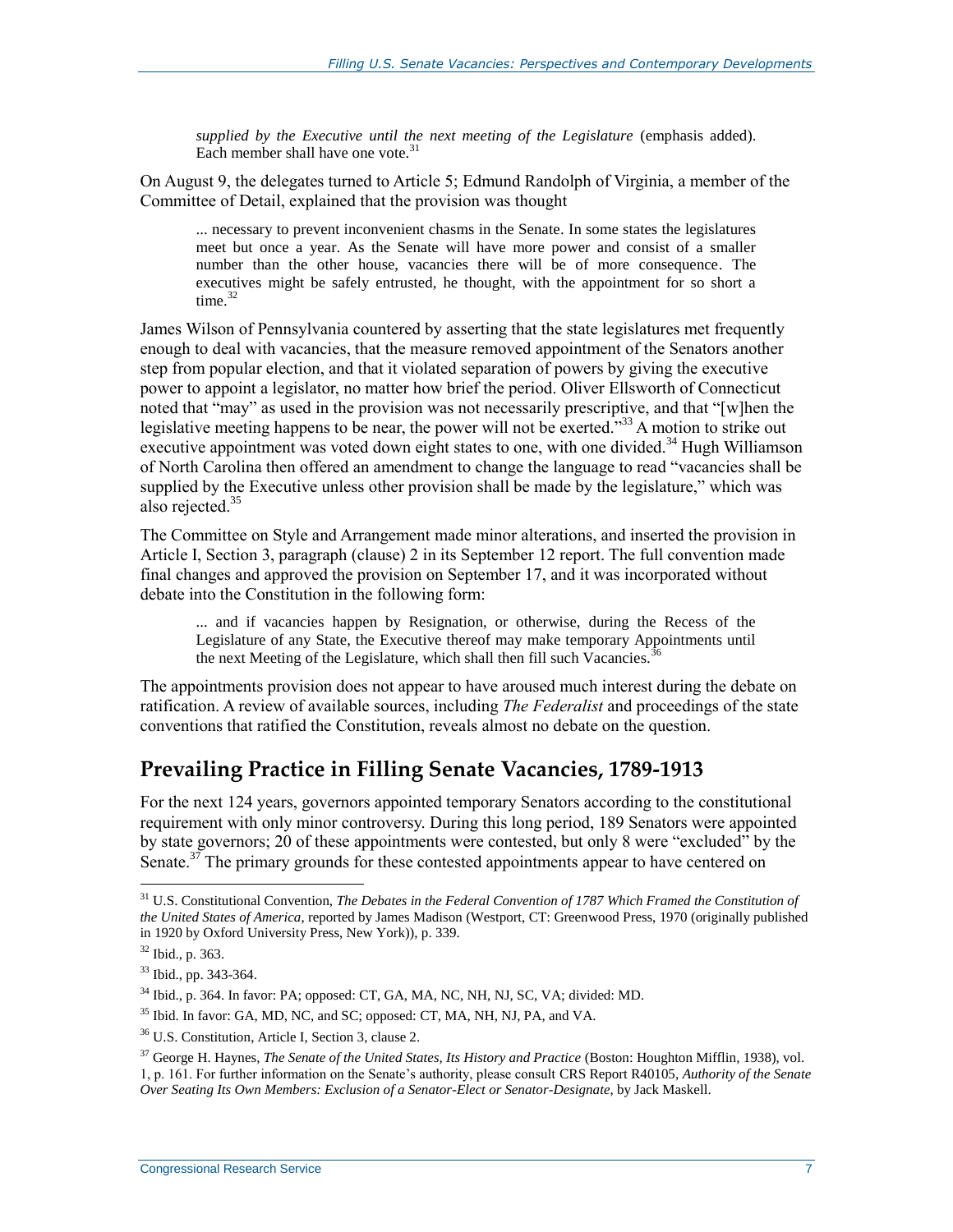whether vacancies happened during the recess of the legislature.<sup>38</sup> According to historian George Haynes, throughout much of this time, "the Senate refused to admit to its membership men who had been appointed by the governors of their several States when the legislature had had the opportunity to fill the vacancies, but had failed to do so by reason of deadlocks."<sup>39</sup> Aside from this recurring controversy, the appointment of temporary Senators seems to have been otherwise unremarkable. A random survey of various states during the period from 1789 through 1913 identifies an average of 3.3 senatorial appointments per state for the period, with individual totals dependent largely on the length of time the state had been in the Union. For instance, New Hampshire, one of the original states, is recorded as having had eight appointed temporary Senators during this period, while Montana, admitted in 1889, never had an appointment under the original constitutional provision.<sup>40</sup>

### **Direct Election of Senators: The Seventeenth Amendment**

For more than 70 years following ratification of the Constitution, there was little interest in changing the original constitutional provisions governing Senate elections and vacancies. Although an amendment providing for direct election was introduced as early as 1826, few others followed, and by 1860, only nine such proposals had been offered, all but one of which was introduced in the House.<sup>41</sup> Satisfaction with the status quo began to erode, however, after the Civil War, and support grew for a constitutional amendment that would provide direct popular election of the Senate.

#### **Support Grows for Direct Election of U.S. Senators—1886-1910**

During the last third of the  $19<sup>th</sup>$  century, indirect election of Senators by state legislatures came under growing criticism, while proposals for an amendment to establish direct election began to gain support. The decades following the Civil War witnessed increasing instances of both protracted elections, in which senatorial contests were drawn out over lengthy periods, and deadlocked elections, in which state legislatures were unable to settle on a candidate by the time their sessions ended. In the most extreme instances, protracted and deadlocked elections resulted in unfilled Senate vacancies for sometimes lengthy periods.<sup>42</sup> According to Haynes, 14 seats were left unfilled in the Senate for protracted periods, and while "[t]he duration of these vacancies varied somewhat ... in most cases, it amounted to the loss of a Senator for the entire term of a Congress."<sup>43</sup>

During the same period, the Senate election process was increasingly regarded as seriously compromised by corruption. Corporations, trusts, and wealthy individuals were often perceived as

 $38$  Ibid.

<sup>39</sup> George H. Haynes, *The Election of Senators* (New York: Henry Holt, 1906), p. 60.

<sup>&</sup>lt;sup>40</sup> Statistics compiled by CRS from *Congressional Quarterly's Guide to U.S. Elections*, 4<sup>th</sup> ed. (Washington, DC: CO Press, 2001).

<sup>41</sup> Haynes, *The Election of Senators*, pp. 101-102.

<sup>42</sup> Wendy Schiller and Charles Stewart III, *U. S. Senate Elections Before 1914*, paper prepared for presentation at the Annual Meeting of the Midwest Political Science Association, Chicago, April 15-18, 2004, pp. 5-6, at http://web.mit.edu/cstewart/www/papers/senate\_elections1.pdf. The authors define protracted elections as cases in which the two chambers of a state legislature were unable to elect a Senator by concurrent action, and required a joint session to resolve the stalemate.

<sup>43</sup> Haynes, *The Election of Senators*, pp. 59-60. The situation was compounded by the Senate's customary refusal to seat gubernatorial appointees from states in which the legislature had been in session after a vacancy occurred, but had failed to elect.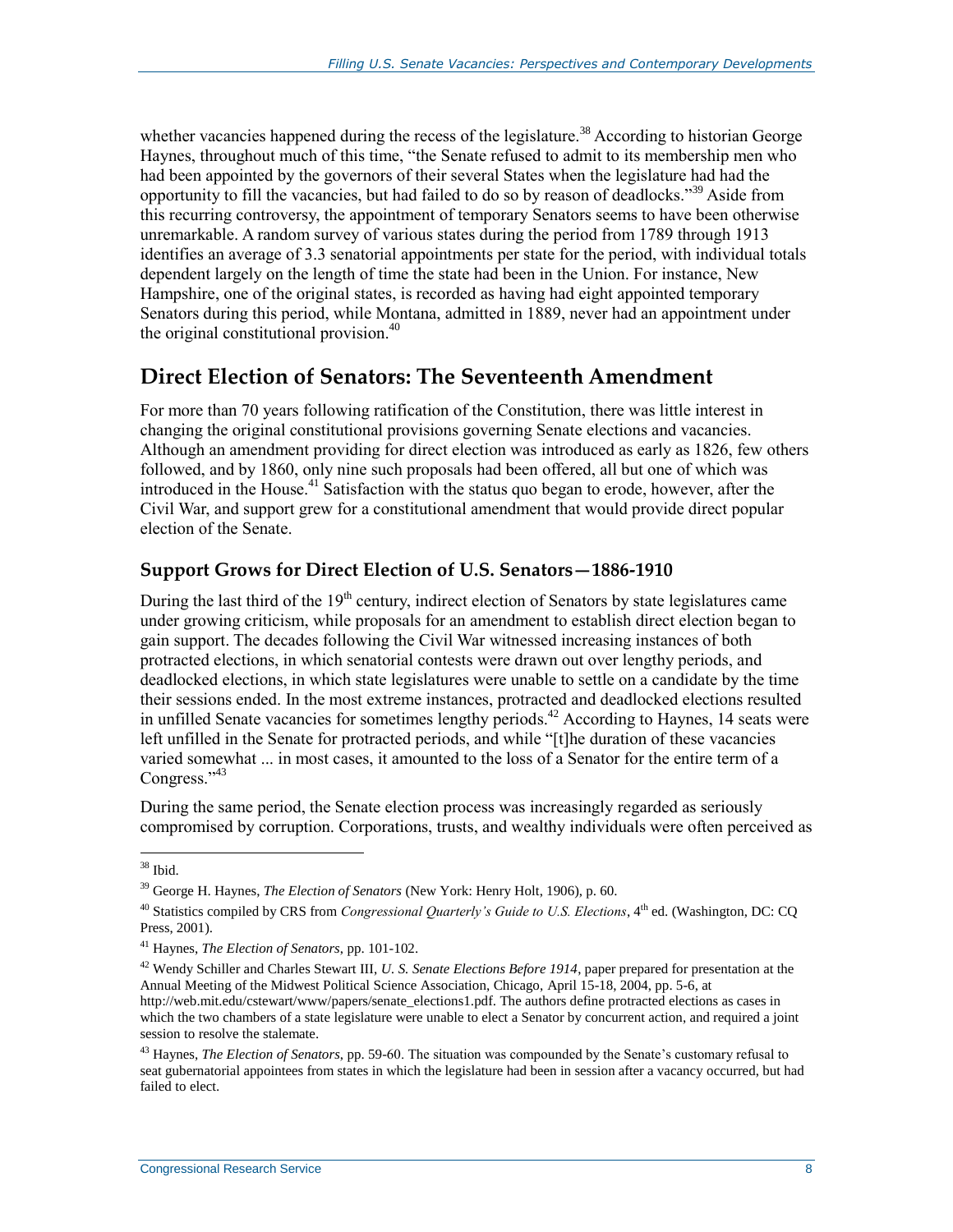having bribed state legislators in order to secure the election of favored candidates. Once in office, the Senators so elected were said to "keep their positions by heeding the wishes of party leaders and corporate sponsors rather than constituents."<sup>44</sup>

A third factor contributing to the rise of support for direct election of Senators was what one historian characterized as "a long-term American inclination to strengthen representative democracy." <sup>45</sup> As such, the campaign for popular election might be considered part of the series of state and federal laws and constitutional amendments intended to expand the right to vote and guarantee the integrity of election procedures. As the movement for reform gained strength, "progressive" elements in both major parties, and rising political movements, such as the Populist and Socialist parties, all supported direct election of the Senate.

Action for popular election of Senators proceeded on two levels. First, beginning as early as the 1870s, the House of Representatives considered popular election amendment proposals. As support for this idea gained strength, the House approved a popular election amendment for the first time in 1893. Moreover, the House continued to approve popular election amendments by increasing vote margins a total of five times between 1893 and 1902; in each case, however, the Senate took no action.<sup>46</sup> Faced with the Senate's refusal to consider a direct election amendment, the House put the question aside, and the question of popular election of Senators remained quiescent for nearly a decade, at least in Congress.

Efforts to secure direct election of Senators met with greater success in the states during this period. After years of experimentation with different plans by the states, Oregon voters used the newly enacted initiative process in 1904 to pass legislation that had the effect of requiring state legislators to pledge to elect the Senate candidate who received the most votes in the popular primary election.<sup>47</sup> The winner of the primary, who would then be elected Senator by the state legislature, would reflect the people's choice by one degree of removal. The "Oregon Plan" spread quickly, so that by 1911, over half the states had adopted some version of indirect popular election of Senators.<sup>48</sup>

#### **Congress Proposes the Seventeenth Amendment, the States Ratify—1911-1913**

Pressure continued to build on the Senate in the first decade of the 20<sup>th</sup> century. In addition to enacting versions of the Oregon Plan, a number of states petitioned Congress, asking it to propose a direct election amendment, while others submitted petitions for an Article V convention to consider an amendment.<sup>49</sup> Deadlocked elections in several states continued to draw publicity, while in 1906, a sensational but influential series of articles titled "The Treason of the Senate" ran

<sup>44</sup> David Kyvig, "Redesigning Congress: The Seventeenth and Twentieth Amendments to the Constitution," in Julian E. Zelizer, ed., *The American Congress: The Building of a Democracy* (Boston: Houghton Mifflin, 2004), p. 358.

<sup>45</sup> John D. Buenker, "Seventeenth Amendment," in Donald C. Bacon, Roger H. Davidson, and Morton Keller, eds., *The Encyclopedia of the United States Congress* (New York: Simon and Schuster, 1995), vol. 4. p. 1810.

<sup>46</sup> Haynes, *The Senate of the United States*, vol. 1, p. 96.

 $^{47}$  Candidates for the legislature were required by the law to declare whether they would pledge to vote for the Senate candidate who received the most popular votes in the primary. Alan P. Grimes, *Democracy and the Amendments to the Constitution* (Lexington, MA: DC Heath, Lexington Books, 1978) pp. 75-76.

<sup>48</sup> Kyvig, "Redesigning Congress," p. 359.

<sup>&</sup>lt;sup>49</sup> The Constitution, in Article V, requires Congress to "call a Convention for proposing Amendments ..." on the application of the legislatures of two-thirds of the states.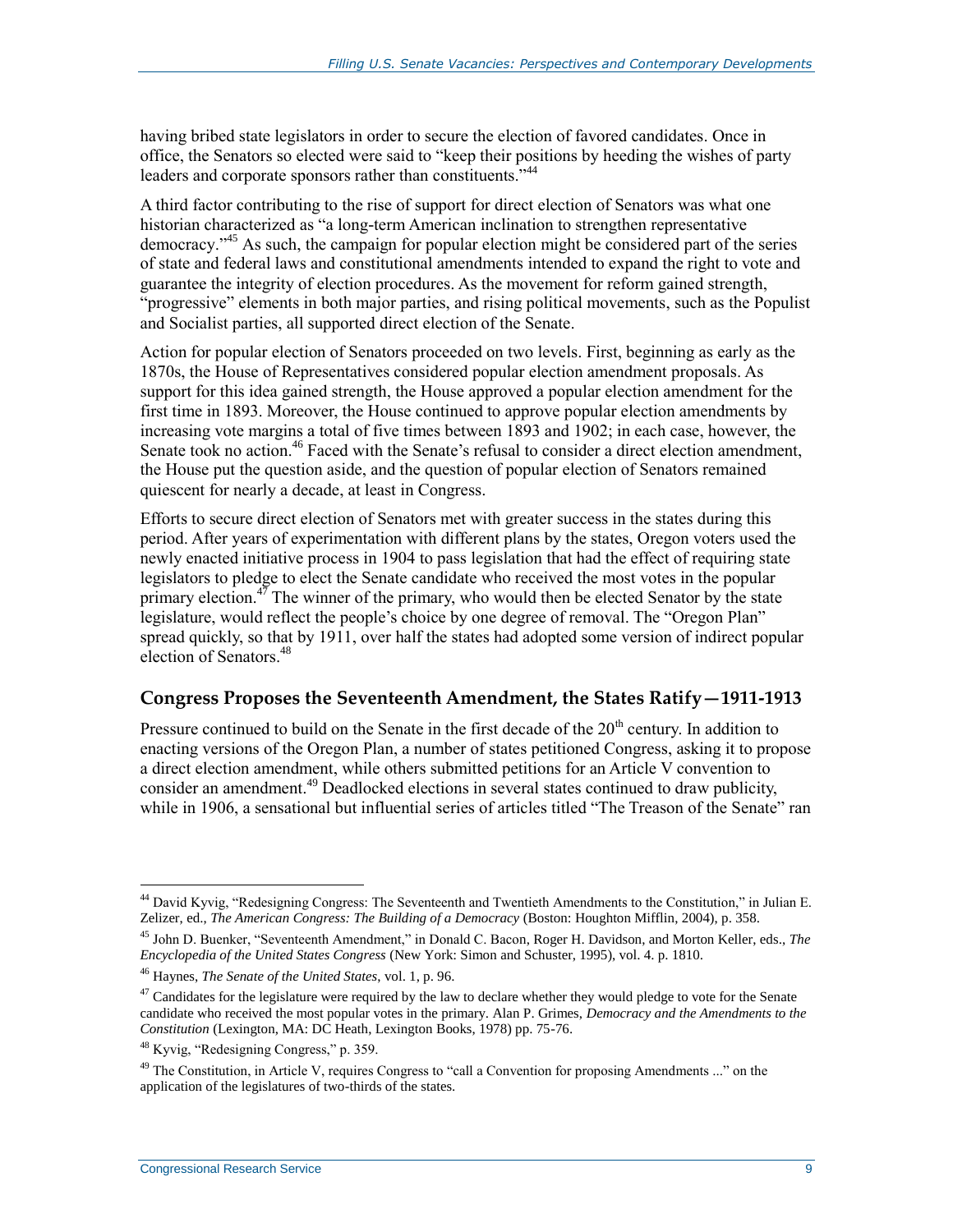in William Randolph Hearst's *Cosmopolitan*. <sup>50</sup> All these influences helped promote the cause of direct election.

After a false start in the  $61<sup>st</sup>$  Congress, when the Senate failed to approve a direct amendment proposal, both chambers revisited the issue early in 1911 as the first session of the  $62<sup>nd</sup>$  Congress convened. H.J.Res. 39, excerpted below, was the House vehicle for the proposed amendment.

The Senate of the United States shall be composed of two Senators from each State, elected by the people thereof, for six years; and each Senator shall have one vote. The electors of each state shall have the qualifications requisite for electors for the most numerous branch of the State legislature.

The times, places, and manner of holding elections for Senator shall be as prescribed in each State by the legislature thereof.

When vacancies happen in the representation of any State in the Senate, the executive authority of such State shall issue writs of election to fill such vacancies: *Provided*, That the legislature of any State may empower the executive thereof to make temporary appointments until the people fill the vacancies by election, as the legislature may  $\arccos 51$ 

The language is identical to the Seventeenth Amendment as eventually ratified, except for clause 2, "The times, places, and manner of holding elections for Senator shall be as prescribed in each State by the legislature thereof." Controversy over this provision delayed congressional proposal of the amendment for a full year. This clause would have removed reference to the Senate from Article I, Section 4, clause 1, of the Constitution, and would have had the effect of eliminating federal authority over the Senate elections process. It has been described by historians as "a 'race rider' which would deny to the federal government the authority to regulate the manner in which elections were conducted."<sup>52</sup> Supporters of the clause asserted it guaranteed state sovereignty and restrained the power of the federal government, while opponents characterized it as an attack on the right of black Americans to vote as conferred by the Fifteenth Amendment, at least with respect to the Senate.<sup>53</sup> On April 13, 1911, the House rejected an effort to strip clause 2 from  $H.J. Res. 39$ , and then moved immediately to approve the resolution with it intact.<sup>54</sup>

When the Senate took up the measure on May 15, Senator Joseph Bristow offered an amended version which did not include the elections control clause. The Senate debated Bristow's amendment for almost two months. The vote, when finally taken on June 12, resulted in a tie, which Vice President James Sherman broke by voting in favor of the Bristow amendment.<sup>55</sup> The Senate then overwhelmingly approved the constitutional amendment itself by a vote of 64 to 24.<sup>56</sup>

What is perhaps most remarkable about deliberations over the Seventeenth Amendment in both chambers is how little was said of the vacancies clause. Senator Bristow's explanation of his purpose evinced little comment from other Members; he characterized his vacancy clause as

<sup>50</sup> During this period *Cosmopolitan* was a general interest publication, which also specialized in investigative articles.  $<sup>51</sup>$  H.J.Res. 39, 61<sup>st</sup> Congress.</sup>

<sup>52</sup> Grimes, *Democracy and the Amendments to the Constitution*, p.76. See also Kyvig, "Redesigning Congress," pp. 360-362.

<sup>53</sup> Ibid., p. 80.

<sup>54</sup> *Congressional Record*, vol. 47, part 1 (April 13, 1911), pp. 241-243.

<sup>55</sup> *Congressional Record*, vol. 47, part 2, June 12, 1911, p. 1923.

<sup>56</sup> Ibid., p. 1924.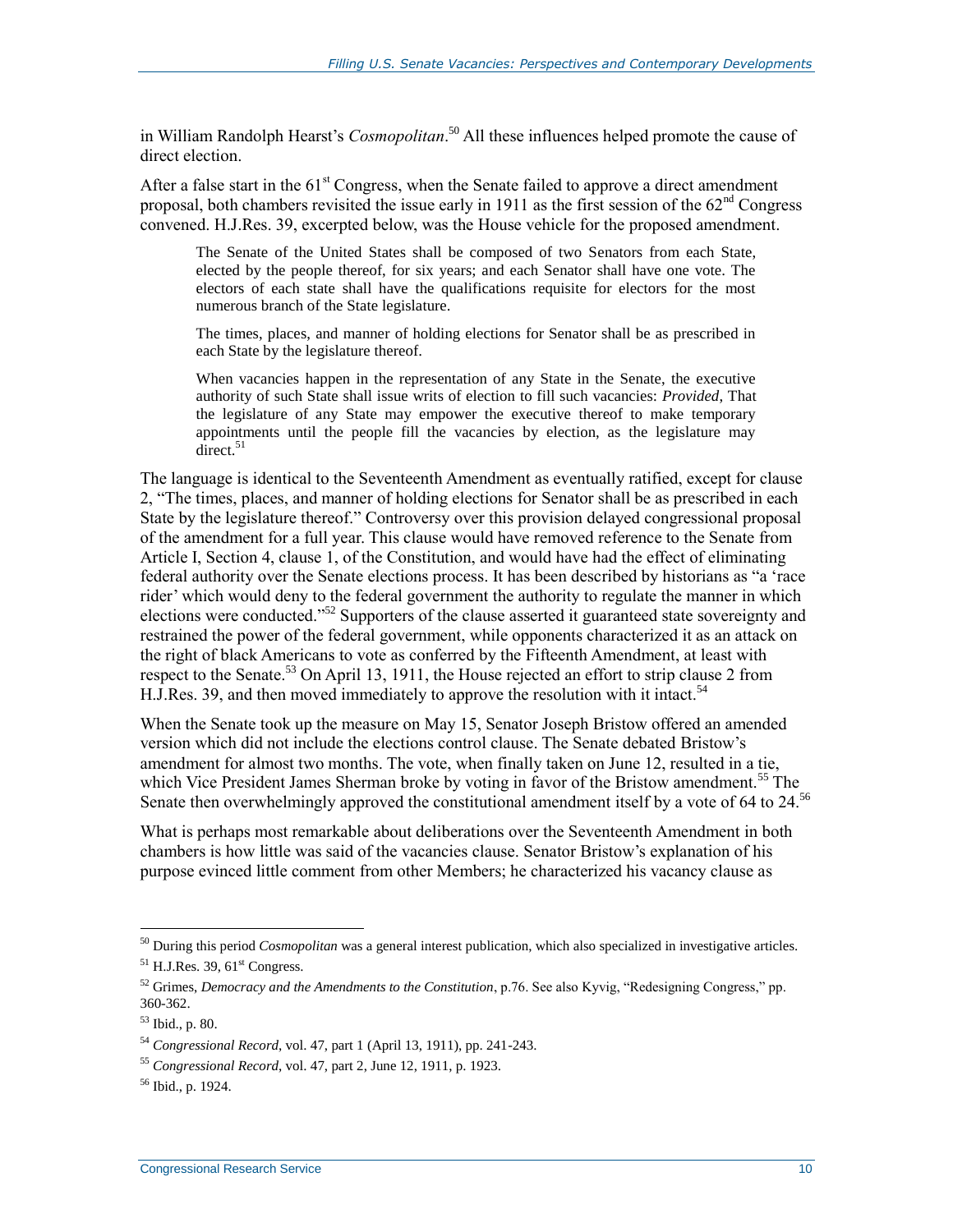... exactly the language used in providing for the filling of vacancies which occur in the House of Representatives, with the exception that the word "of" is used in the first line for the word "from," which however, makes no material difference.

Then my substitute provides that—["]The legislature of any State may empower the executive thereof to make temporary appointments until the people fill the vacancies by election as the legislature may direct.["]

That is practically the same provision which now exists in the case of such a vacancy. The governor of the State may appoint a Senator until the legislature elects. My amendment provides that the legislature may empower the governor of the State to appoint a Senator to fill a vacancy until the election occurs, and he is directed by this amendment to "issue writs of election to fill such vacancies."

That is, I use exactly the same language in directing the governor to call special elections for the election of Senator to fill vacancies that is used in the Constitution in directing him to issue writs of election to fill vacancies in the House of Representatives.<sup>57</sup>

A conference committee was appointed to resolve differences between the competing House and Senate versions; it met 16 times without reaching approval, while the Senate continued to insist on its version.<sup>58</sup> Almost a year passed before the House receded from its version and accepted the amendment as passed by the Senate.<sup>59</sup> The "clean" amendment was sent to the states, where it was ratified in record time: Connecticut became the  $36<sup>th</sup>$  state to approve, on April 8, 1913, and Secretary of State William Jennings Bryan declared the Seventeenth Amendment to have been duly ratified on May 31,  $1913.^{60}$ 

#### **Appointments to Fill Senate Vacancies Since 1913**

Within a year of the Seventeenth Amendment's ratification, two precedents concerning Senate special elections and the power of governors to fill vacant seats by appointment were decided. In 1913, the governor of Maryland issued a writ of special election to fill a Senate vacancy. The election was held, and a Senator elected, but the governor had previously appointed a temporary replacement in 1912, six months before the Seventeenth Amendment was ratified. The right of the elected Senator to supplant the appointed one was challenged on the grounds that the governor had no legal right to issue the writ of election, because neither Congress nor the Maryland legislature had enacted legislation authorizing the special elections contemplated by the Seventeenth Amendment. The Senate debated the issue, rejected this argument, and seated the elected Senator.<sup>61</sup> In the second case, the governor of Alabama sought to appoint an interim Senator to fill a vacancy created in 1913, after the Seventeenth Amendment had been ratified. The Alabama legislature had not yet passed legislation providing for gubernatorial appointments, as provided in clause 2 of the Amendment, and the Senate declined to seat the appointee on the grounds that the governor could not exercise the appointment power unless so authorized by state  $\text{law}$ <sup>62</sup>

<sup>57</sup> *Congressional Record*, vol. 47, part 2, May 23, 1911, p. 1483.

<sup>58</sup> Kyvig, "Redesigning Congress," p. 361.

<sup>59</sup> *Congressional Record,* vol. 48, part 7, May 13, 1912, p. 6367.

<sup>&</sup>lt;sup>60</sup> *The Constitution of the United States, Analysis and Interpretation*, 108<sup>th</sup> Cong., 2<sup>nd</sup> sess., Senate Document 108-17 (Washington, DC: GPO, 2004), p. 34.

<sup>61</sup> Haynes, *The Senate of the United States*, vol. 1, pp. 164-165.

 $62$  Ibid.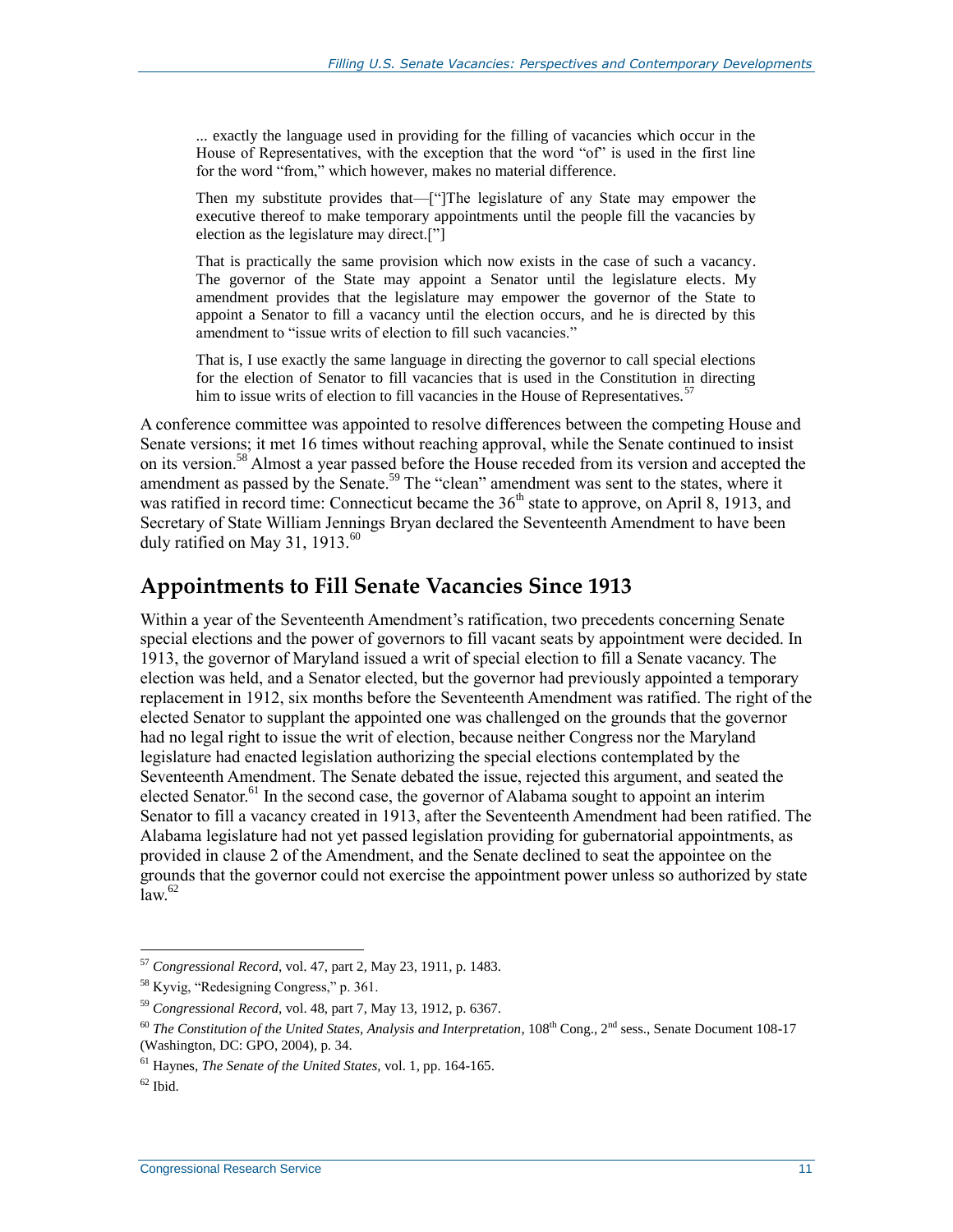The Senate Historical Office maintains records for Senators appointed since 1913, beginning with Rienzi M. Johnson of Texas, although Senator Johnson's appointment on January 14, 1913, technically antedated the Seventeenth Amendment, which was declared to be ratified on May 31. At the time of this writing (March 1, 2017), the Senate's records currently identify 195 appointments to the office of U.S. Senator since that time, including, most recently, Senator Strange, as cited previously in this report.<sup>63</sup> This total includes 192 individuals, since three persons were appointed to fill Senate vacancies twice. Of this figure, 14 appointees have been women: 7 of these were the widows of incumbent Senators who agreed to serve until a successor could be elected; 2 were spouses of the governor who appointed them; and 1 was the daughter of the governor who appointed her. Three men were appointed to fill vacancies created by the death of their fathers.<sup>64</sup>

These Senate data exclude so-called "technical" resignations, a practice which ended in 1980. Prior to that year, technical resignations, which were generally considered a separate class, occurred when a retiring Senator resigned after the election of his or her successor, but before the expiration of the term. The Senator-elect would then be appointed to serve out the balance of the term by the state governor. The purpose here was to provide the Senator-elect with the benefits of two months of extra seniority. As noted above, this practice ended in 1980 when the major parties agreed that Senators-elect would no longer accrue seniority benefits through appointment as a result of technical resignations.<sup>65</sup>

Of the 194 Senators appointed prior to 2017, 118, or 60.8%, sought election, while the remainder served only until the special election. Sixty-two, or 52.5%, of those who pursued election were successful, while 56 were defeated, often in the primary election.<sup>66</sup>

Although complete data are not available, a study of Senators appointed to fill vacancies between 1945 and 1979 found an even lower success rate in primary elections. According to William D. Morris and Roger H. Marz, writing in the political science journal *Publiu*s, 41.7% of appointed Senators who sought election in their own right during this period were defeated in the subsequent special primary election.<sup>67</sup>

The electoral fate of appointed Senators has long been the subject of investigation and speculation. Scholars have noted that appointed Senators who have run for election in their own right have mixed electoral success, at best.<sup>68</sup> Morris and Marz concluded that

... appointed senators are a special class, at least insofar as their reception by the voters is concerned.... [They] are only half as likely to be successful in the election process, and

 $^{66}$  Ibid.

<sup>63</sup> U.S. Senate website, Art and History, Senate History, "Appointed Senators," at https://www.senate.gov/ artandhistory/history/common/briefing/senators\_appointed.htm.

<sup>&</sup>lt;sup>64</sup> Statistics compiled from data provided by the U.S. Senate website, Art and History, Senate History, "Appointed Senators, and *Biographical Directory of the United States Congress, 1774-Present*, at http://bioguide.congress.gov/ biosearch/biosearch.asp.

<sup>&</sup>lt;sup>65</sup> Source: Donald Ritchie, Senate Historian, January 16, 2013. See also Irwin B. Arieff, "Republicans Reap Victory Harvest: Senate Parties Meet, Choose Leadership, Committee Posts," *CQ Weekly Report*, vol. 38, December 6, 1980, p. 3481.

<sup>67</sup> William D. Morris and Roger H. Marz, "Treadmill to Oblivion: The Fate of Appointed Senators," *Publius*, vol. 11, no. 1, winter 1981, p. 68.

<sup>68</sup>Morris and Marz, "Treadmill to Oblivion," p. 68; Walter S. G. Kohn, "Filling Vacancies in the U.S. Senate: An Undemocratic Relic," *Policy Studies Journal*, vol. 2, issue 4, summer 1974, p. 296; Alan L. Clem, "Popular Representation and Senate Vacancies," *Midwest Journal of Political Science*, vol. 10, number 1, February 1966, pp.68- 69.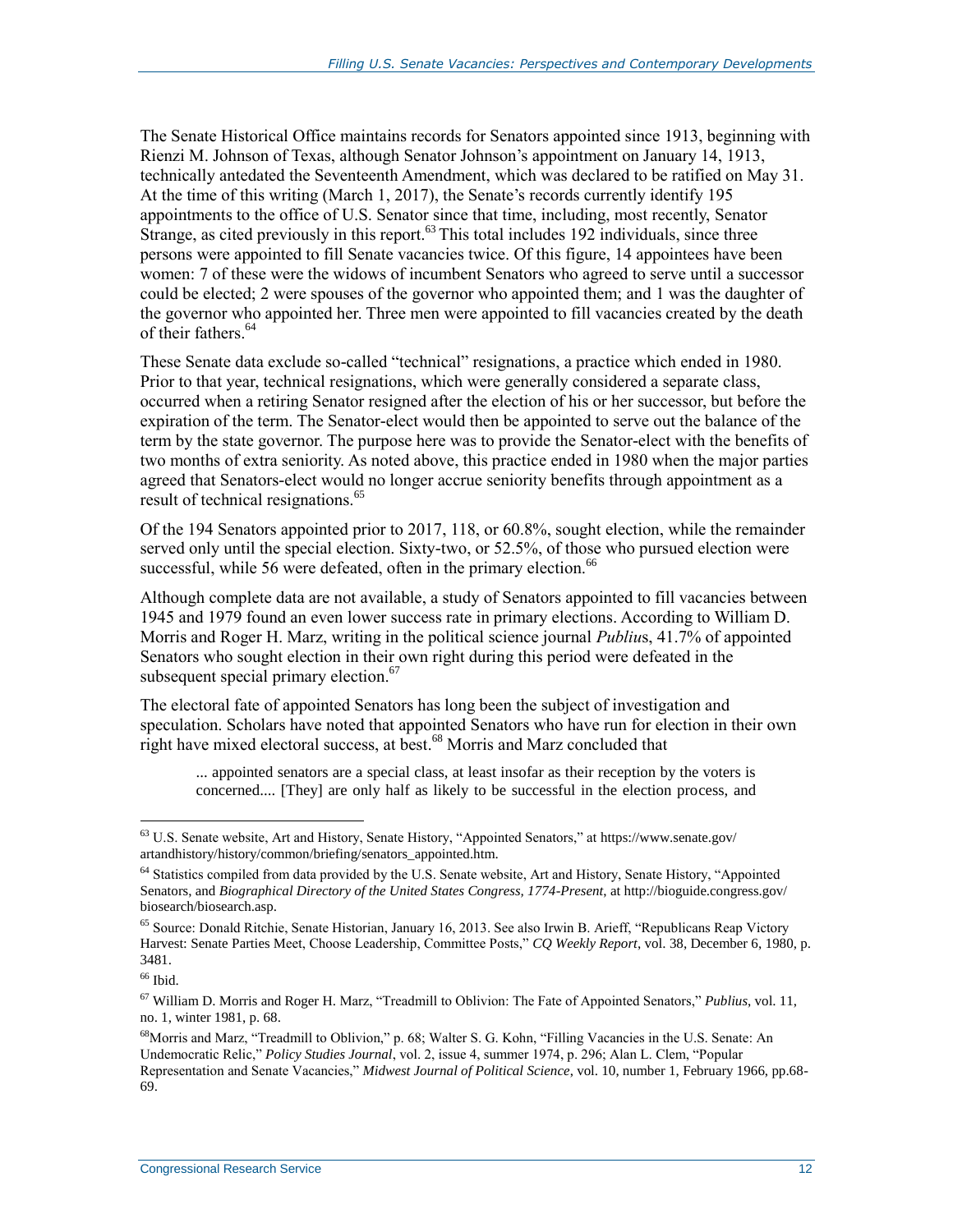more than one-fifth of them do not even win the nomination of their own party.... [T]hough they are constitutionally and statutorially full members of the Senate in every formal sense of the body, their low survival rate in their first election suggests the mantle of office protecting "normal" incumbents does not fully cover the appointee.<sup>69</sup>

## **Proposals to Require that Senate Vacancies Be Filled by Election Only—2009-2011**

Following controversies that arose in connection with appointments to fill Senate vacancies in 2008 and 2009, particularly with respect to the Illinois Senate vacancy created by the election of Senator Barack H. Obama as President,<sup>70</sup> proposals to eliminate or curtail gubernatorial power to fill Senate vacancies by appointment were introduced in the  $111<sup>th</sup>$  Congress and in a number of state legislatures.

### **111th Congress Proposals**

These proposals fell into two categories, legislative and constitutional. No bills or resolutions proposing similar legislation or constitutional amendments have been introduced to date in succeeding Congresses.

#### **Proposed Legislation: H.R. 899**

[H.R. 899,](http://www.congress.gov/cgi-lis/bdquery/z?d111:H.R.899:) the Ethical and Legal Elections for Congressional Transitions Act, was introduced by Representative Aaron Schock on February 4, 2009.<sup>71</sup> This bill sought to provide for expedited special elections to fill Senate vacancies, and to assist states in meeting the expenses of special elections. It sought to avoid potential conflicts with the Seventeenth Amendment by authorizing the states to continue to provide for gubernatorial appointments, but it sought considerably shorter tenures for most appointed Senators. As a secondary issue, it addressed concerns of state and local governments related to the costs of planning and administration of special elections through a program of reimbursements. H.R. 899 would have provided that

- when the President of the U.S. Senate issued a certification that a vacancy existed in the Senate, a special election to fill the vacancy would be held not later than 90 days after the certification was issued;
- the election would be conducted in accordance with existing state laws; and
- a special election would not be held if the vacancy were certified within 90 days of the regularly scheduled election for the Senate seat in question, or during the

 $70$  It was reported at the time that the Illinois Governor had attempted to trade the seat for personal gain. For additional information, see Carl Hulse, "Burris Is Sworn In," *New York Times*, January 15, 2009, at

https://thecaucus.blogs.nytimes.com/2009/01/15/burris-is-sworn-in/?\_r=0; "No Magic Number, but More Muscle," *CQ*  2008 Almanac, 110<sup>th</sup> Congress, 2<sup>nd</sup> Session, volume LXIV (64) (Washington, DC, Congressional Quarterly, Inc.: 2009), p. 10-18; "Rangel, Burris Top Ethics Concerns," CQ 2009 Almanac, 111<sup>th</sup> Congress, 1<sup>st</sup> Session, volume LXV (Washington, DC, CQ-Roll Call Group: 2010), pp. 5-8-5-9. "Feds: Governor Tried to Auction Obama Seat," Politics on NBC News.com, December 9, 2008, at http://www.nbcnews.com/id/28139155/ns/politics/t/feds-governor-triedauction-obamas-seat/#.WJ4GuW8rJdg.

 $\overline{a}$ <sup>69</sup> Morris and Marz, "Treadmill to Oblivion," pp. 68-69.

<sup>71</sup> Representatives Jason Chaffetz, Henry A. "Hank" Johnson, Jr., Donald A. Manzullo, Howard P. "Buck" McKeon, Thomas E. Petri, John Shimkus, and Frank R. Wolf joined as cosponsors.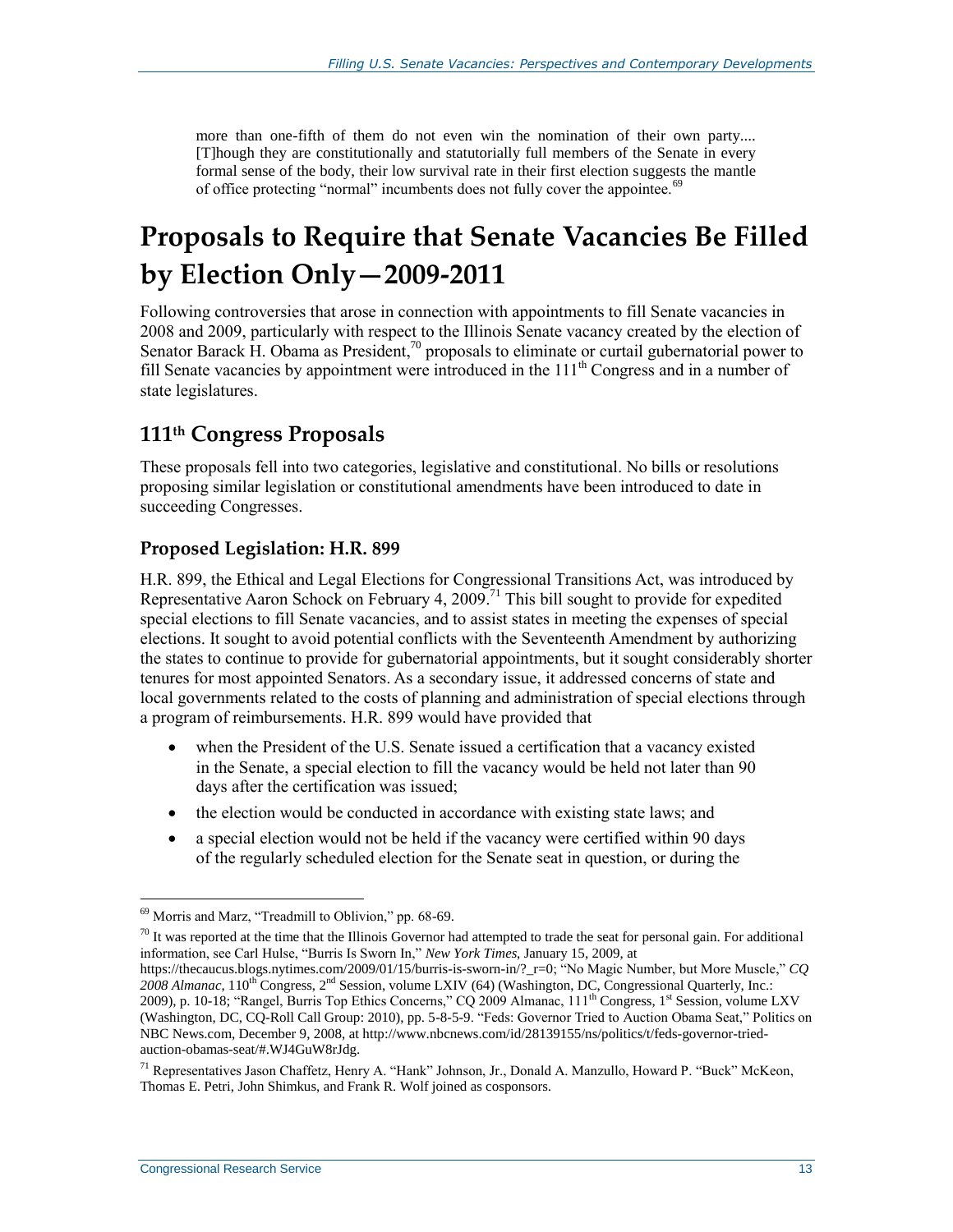period between the regularly scheduled election and the first day of the first session of the next Congress.

[H.R. 899](http://www.congress.gov/cgi-lis/bdquery/z?d111:H.R.899:) also provided a rule of construction (legally clarifying language) stating that nothing in the act would impair the constitutional authority of the several states to provide for temporary appointments to fill Senate vacancies, or the authority of appointed Senators between the time of their appointment and the special election. Further, it would have authorized the Election Assistance Commission to reimburse states for up to 50% of the costs incurred in connection with holding the special election. H.R. 899 was introduced on February 4, 2009, and was referred to the House Committee on House Administration on the same day, but no further action was taken on the bill.

#### **Proposed Constitutional Amendments: [S.J.Res. 7](http://www.congress.gov/cgi-lis/bdquery/z?d111:S.J.Res.7:) and H.J.Res. 21**

These two identical proposals sought to amend the Constitution to eliminate the states' authority to provide for temporary appointments to fill Senate vacancies. [S.J.Res. 7](http://www.congress.gov/cgi-lis/bdquery/z?d111:S.J.Res.7:) was introduced by Senator Russell D. Feingold on January 29, 2009, and was referred to the Senate Judiciary Committee, and subsequently to the Subcommittee on the Constitution.<sup>72</sup> A companion measure, H.J.Res. 21, was introduced by Representative David Dreier on February 11, 2009.<sup>73</sup> The resolution was referred to the House Judiciary Committee and subsequently to the Subcommittee on the Constitution, Civil Rights, and Civil Liberties.

The proposed amendments would have required that "no person shall be a Senator from a State unless such person has been elected by the people thereof" and further directed state governors to issue writs of election to fill Senate vacancies.

[S.J.Res. 7](http://www.congress.gov/cgi-lis/bdquery/z?d111:S.J.Res.7:) and H.J.Res. 21 proposed a fundamental change in the constitutional procedures governing Senate vacancies by completely eliminating the state option to provide for temporary appointments incorporated in the Seventeenth Amendment. As one of the sponsors of the Senate version asserted, the proposed amendment reflected the view that "those who want to be a U.S. Senator should have to make their case to the people.... And the voters should choose them in the time-honored way that they choose the rest of the Congress of the United States."<sup>74</sup> Conversely, opponents might have argued that the proposed amendments were introduced as a too-hasty response to specific events that were unlikely to be repeated, and that the appointment clause of the Seventeenth Amendment had functioned without incident for a century.

On March 11, 2009, the two constitutional subcommittees, in the House, the Subcommittee on the Constitution, Civil Rights, and Civil Liberties and in the Senate, the Subcommittee on the Constitution, held a joint hearing on the measures, and on August 6, the Senate Subcommittee on the Constitution voted to approve [S.J.Res. 7](http://www.congress.gov/cgi-lis/bdquery/z?d111:S.J.Res.7:) and to report it to the full Committee on the Judiciary, but no further action was taken on either measure.

 $72$  Senators Mark Begich, Richard Durbin, and John McCain joined as cosponsors.

 $^{73}$  Representative John Conyers, Jr., Chairman of the House Committee on the Judiciary, and Representatives Bob Filner, Virginia Foxx, Elton Gallegly, Donald A. Manzullo, Pedro R Pierluisi, James F. Sensenbrenner, Jr., and Lamar Smith joined as cosponsors.

<sup>74</sup> Sen. Russell Feingold, Remarks in the Senate, *Congressional Record*, daily edition, vol. 155 (January 29, 2009), p. S 1068.